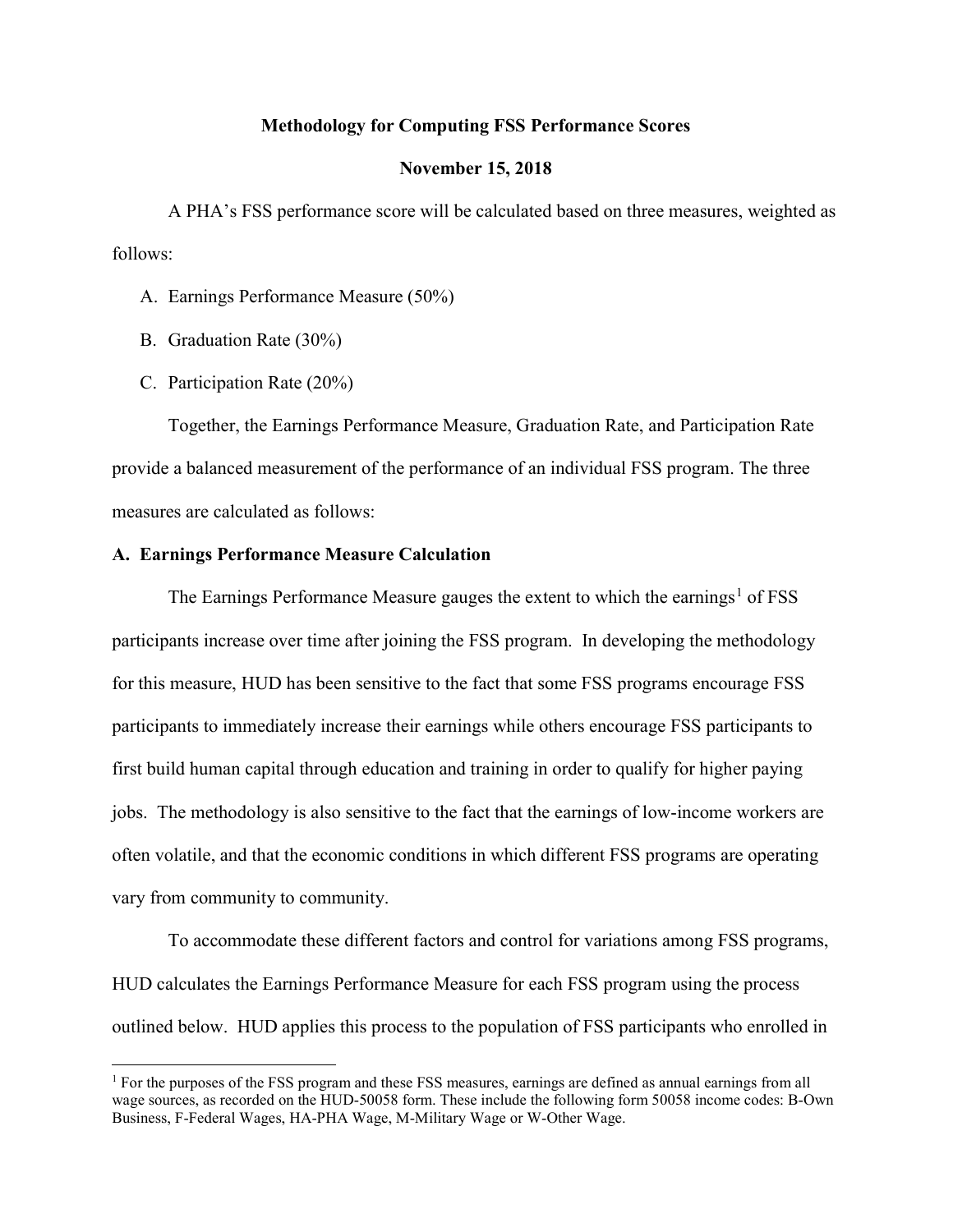the FSS program 3.5 to 7.5 years prior to the end of the most recent quarter of data available through PIC to calculate the latest FSS performance scores.

Controlling for Variations in the Composition of Local FSS Programs: While households with elderly heads or heads who are a person with disabilities may participate in FSS, such households are not included in the calculation of a PHA's earnings performance measure. This ensures that PHAs that serve larger shares of such households are not disadvantaged in the performance measurement process as compared to PHAs that serve smaller shares of such households.

Specifically, in calculating the earnings performance measure, HUD excludes FSS participants who become classified as disabled at any point during their participation. HUD includes within the measure FSS participants that begin the FSS contract below age 62, even if they reach or exceed the age of 62 during their Contract of Participation.

Controlling for FSS Program Model and Earnings Fluctuations: To calculate an Earnings Performance Measure for a PHA, HUD first measures the growth in annual household earnings of each household enrolled in FSS at the PHA in two ways and selects the higher of the two measures for each household:

1. Earnings Growth Since Enrollment: the difference between (i) annual earnings upon enrollment in FSS and (ii) the most recent earnings estimate available in PIC for that household from an annual reexamination.

2. Average Annual Earnings While in FSS: the difference between (i) earnings upon enrollment in FSS and (ii) the household's average annual earnings during the time period between enrollment in FSS and the most recent annual reexamination of income available in PIC.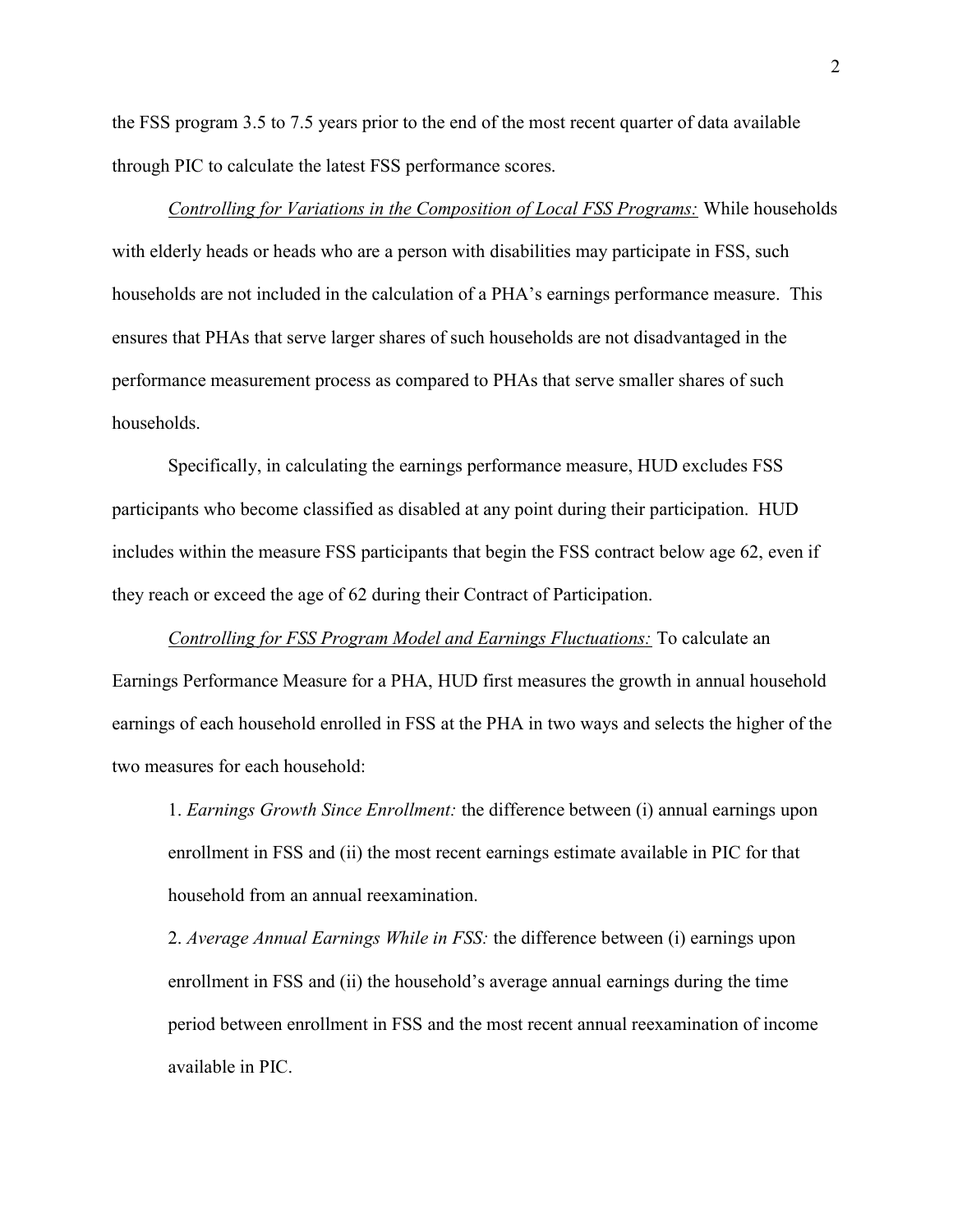Controlling for FSS Program Model and Earnings Fluctuations: HUD selects the higher of the two measures for each household in order to accommodate different approaches to implementing FSS while also correcting for variations in year-to-year earnings, which can be volatile for low-income households. Some PHAs encourage FSS participants to focus immediately on increasing their earnings, while others encourage FSS participants to focus on obtaining education and building skills first and then seek a higher paying job once they have stronger credentials. Other agencies use both approaches, tailoring the approach to each individual. Measure 1, Earnings Growth Since Enrollment, accommodates programs that encourage participants to focus first on education and training, while both measures work acceptably for programs that encourage individuals to increase their earnings immediately. Measure 2, Average Annual Earnings While in FSS, focuses on the difference between starting and average annual earnings, which ensures that an FSS participant who has made good progress in increasing earnings while in FSS, but who nevertheless has experienced a temporary setback of job loss as of the most recent annual reexamination, nevertheless has his or her progress recognized. For each household, the Earnings Performance Measure focuses on the higher of the two measures, maximizing HUD's ability to recognize households' progress toward increased earnings while participating in FSS.

Controlling for Local Economic Conditions: Because economic conditions vary from one community to the next, HUD has built in mechanisms to control for these differences. HUD adjusts for local economic conditions in two ways. First, HUD compares the average earnings growth of FSS participants at a PHA to the average earnings growth for nonparticipants with similar characteristics at the same PHA. The difference in performance between the two groups represents the "unadjusted" Earnings Performance Measure for that PHA. Since the earnings of non-FSS participants would be expected to grow faster at PHAs located in stronger job markets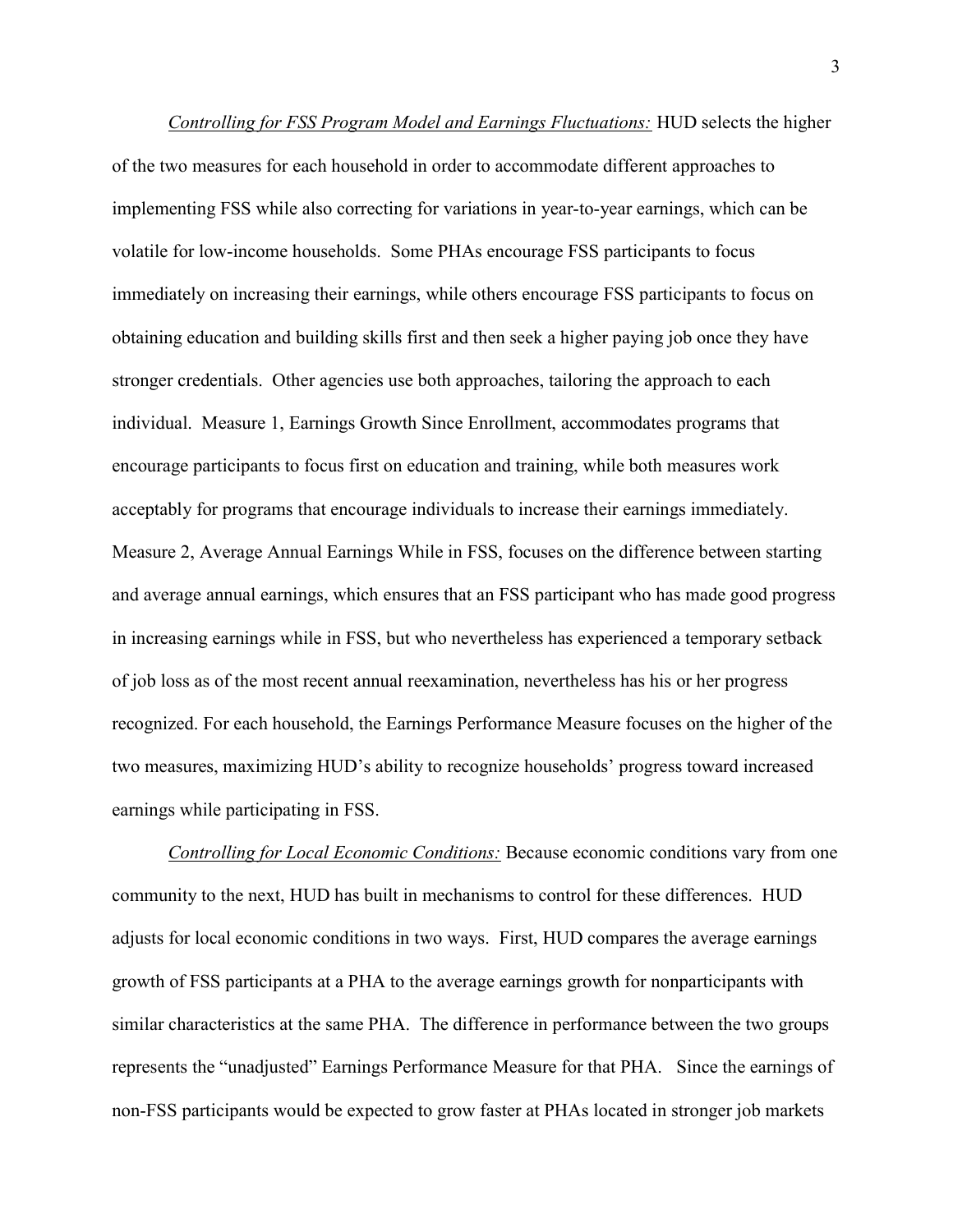than in PHAs located in weaker job markets, this comparison helps to account for differences in local economic conditions, which facilitates a meaningful comparison of earnings growth across FSS programs. HUD then adjusts the Earnings Performance Measure for each PHA using statistical techniques described below to account for any residual effects of local economic conditions to compute the final Earnings Performance Measure for each PHA.

Specifically, to calculate an Earnings Performance Measure for each PHA, HUD:

- Selects three comparison households for each FSS household based on the extent to which the comparison households are similar to the FSS household on the following characteristics: earnings as of the time of the FSS household's entry into FSS, age of head of household, length of time in the voucher or public housing program, number of adults in the household, presence of a child with a disability, and presence of a non-head of household adult with a disability.
- Calculates the earnings growth for all of the comparison households using the same approach used to calculate the earnings growth for FSS households, with the FSS household's enrollment date being applied to its comparison households for purposes of calculating the comparison households' initial earnings.
- Calculates the difference between the average earnings growth for all FSS participants and the average earnings growth for all comparison households at each PHA. The difference between the two represents the unadjusted earnings performance measure for that PHA.

HUD applies this measure to all FSS participants with a head of household who is neither elderly nor a person with disabilities who joined FSS between 3.5 and 7.5 years prior to the end of the quarter of the PIC extract used to calculate the score. For example, if the most recent PIC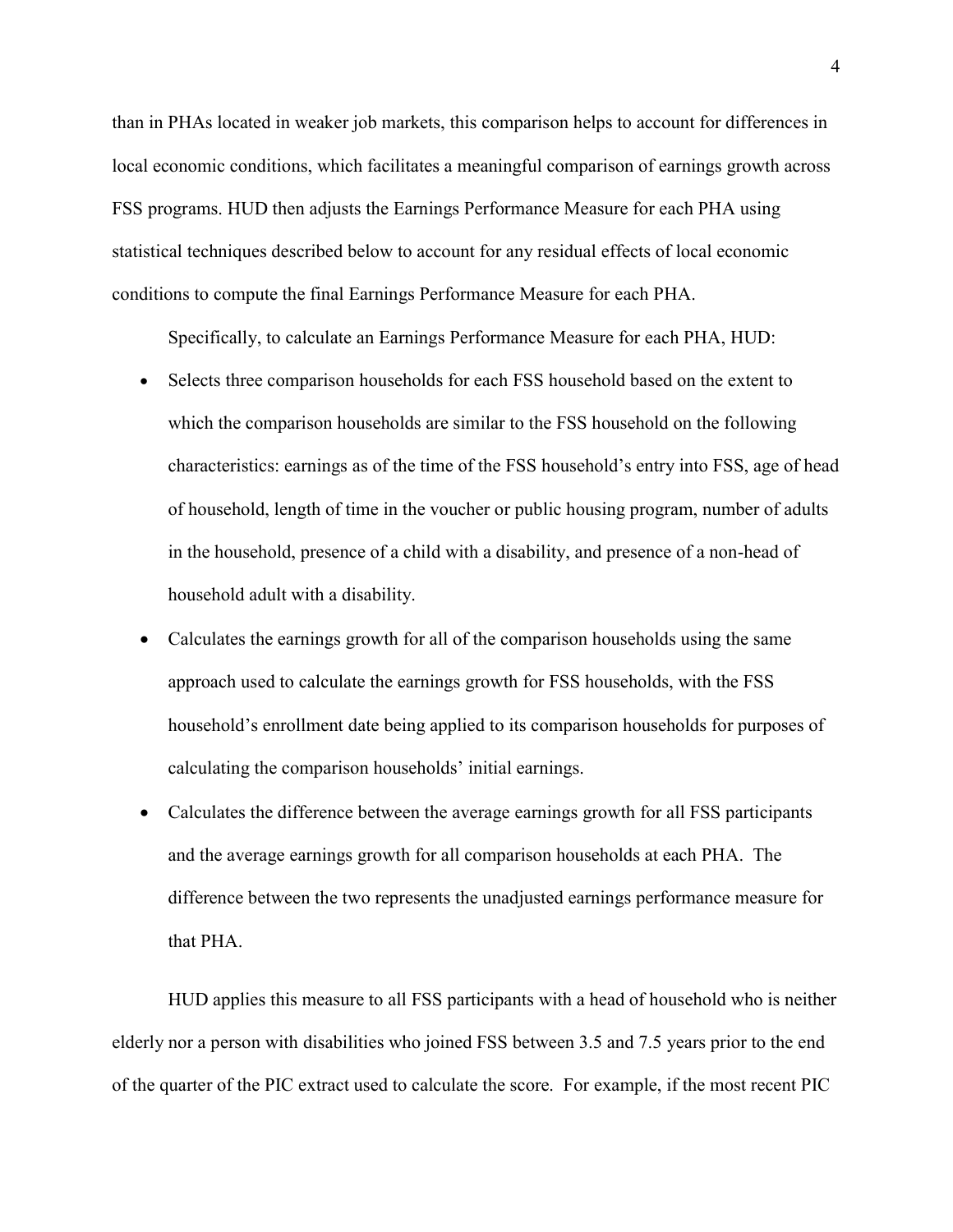data extract ended in March 31, 2017, HUD's calculation of earnings performance measures would focus on FSS participants who joined the FSS program between October 1, 2009 and September 30, 2013. This methodology aggregates information for four years of FSS entrants in order to generate a large enough sample to analyze. The methodology does not examine data for participants that have entered the FSS program more recently than 3.5 years ago to allow sufficient time to have passed for FSS participants to have benefitted from the program. At the same time, the methodology does not focus only on an older sample of FSS participants to ensure that the results reflect recent FSS program performance to the maximum extent practicable.

Finally, to adjust for the residual effect of local economic conditions, HUD computes an adjustment factor for each PHA. To compute this adjustment factor, HUD first uses a linear regression model to examine the relationship between the earnings growth of comparison households within a PHA and the average county median income of those households. On average, earnings growth of comparison households tends to be higher in counties with high median incomes, and lower in counties with low median incomes. HUD then develops an adjustment factor that eliminates this relationship and applies this adjustment factor to the earnings performance measure for each PHA, resulting in an adjusted earnings performance measure that is used to determine the PHA's score for the earnings component of the performance measurement system.

### Technical notes:

1. In measuring earnings growth, the methodology focuses solely on earnings determined through annual reexaminations, disregarding the results of any interim reexaminations. The reason for doing this is that not all PHAs require interim reexaminations of income when earnings rise in between annual reexaminations. To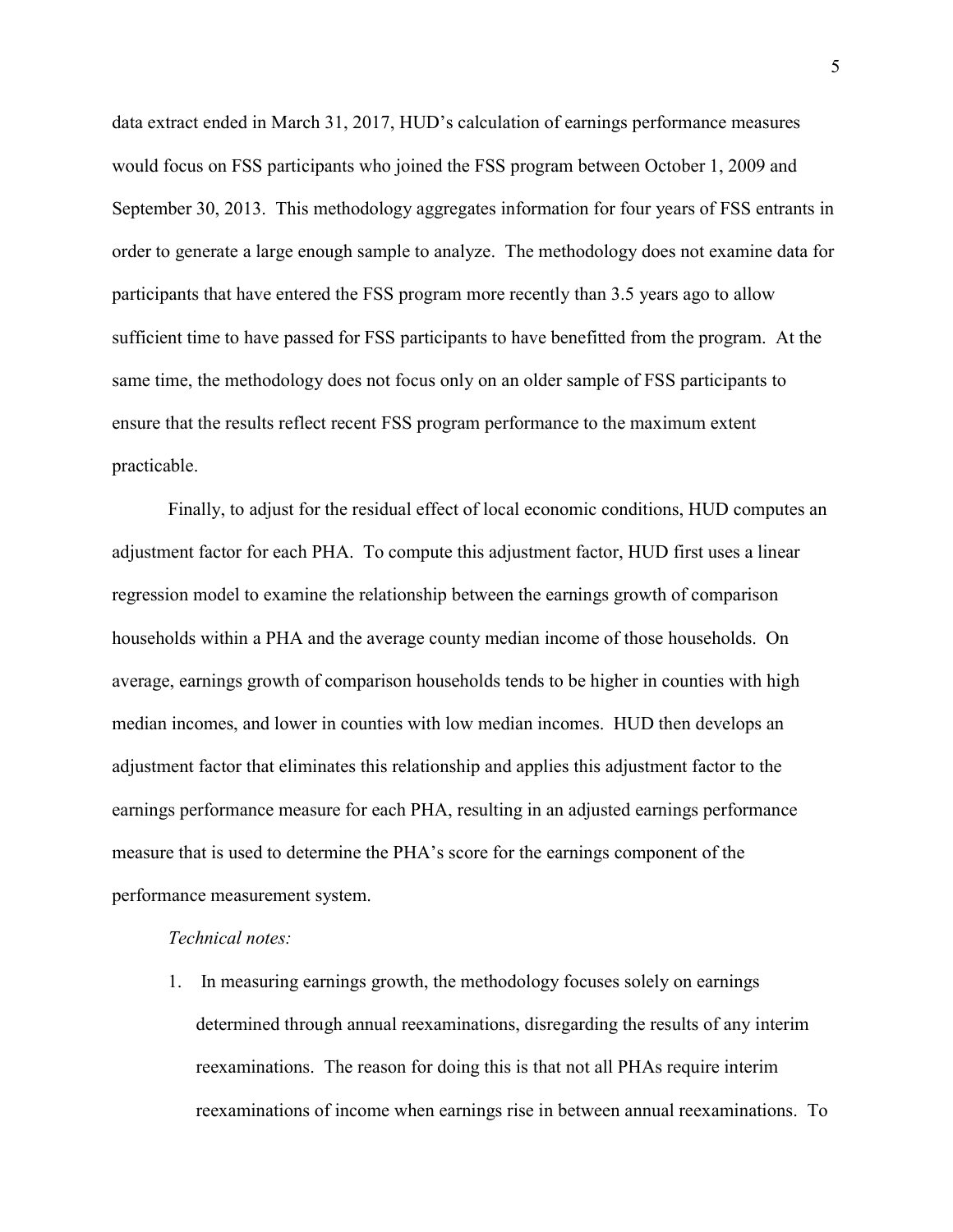ensure an apples-to-apples comparison of earnings growth across PHAs, HUD focuses only on annual reexaminations. An annual progress report is required for every FSS participant regardless of the spacing of rental re-examinations, so PHAs involved in rent reform demonstrations would be included in this scoring.

2. Under certain circumstances, HUD will require that comparison households be in the same county and PHA as the FSS participants to which they are being compared. HUD will apply this protocol to all state PHAs and to any additional PHAs where three or more counties are each home to at least 10 percent of households receiving housing assistance from the PHA (through HCV or public housing). To ensure this approach does not unduly dilute the ability to find comparable households, HUD will require that FSS participants be matched to comparison households in the same county only in counties where there are at least 4 times as many non-FSS households as FSS households being served by the PHA.

#### B. Graduation Rate Calculation

This measure examines the share of FSS participants at each PHA who have "graduated" from the FSS program. It is calculated based on the graduation rate of FSS participants who entered each PHA's FSS program 5 to 8 years before the end of the most recent quarter of available PIC data. The methodology focuses on these households to allow sufficient time for most of the FSS participants who will graduate to have done so. HUD considered focusing on an older cohort to capture 100% of the FSS participants who will graduate, but HUD determined that it was more advantageous for the period analyzed to include more recent performance by the PHA.

Controlling for Turnover Rates: Turnover rates at PHAs can vary significantly for reasons unrelated to FSS. To avoid penalizing programs with higher turnover, HUD excludes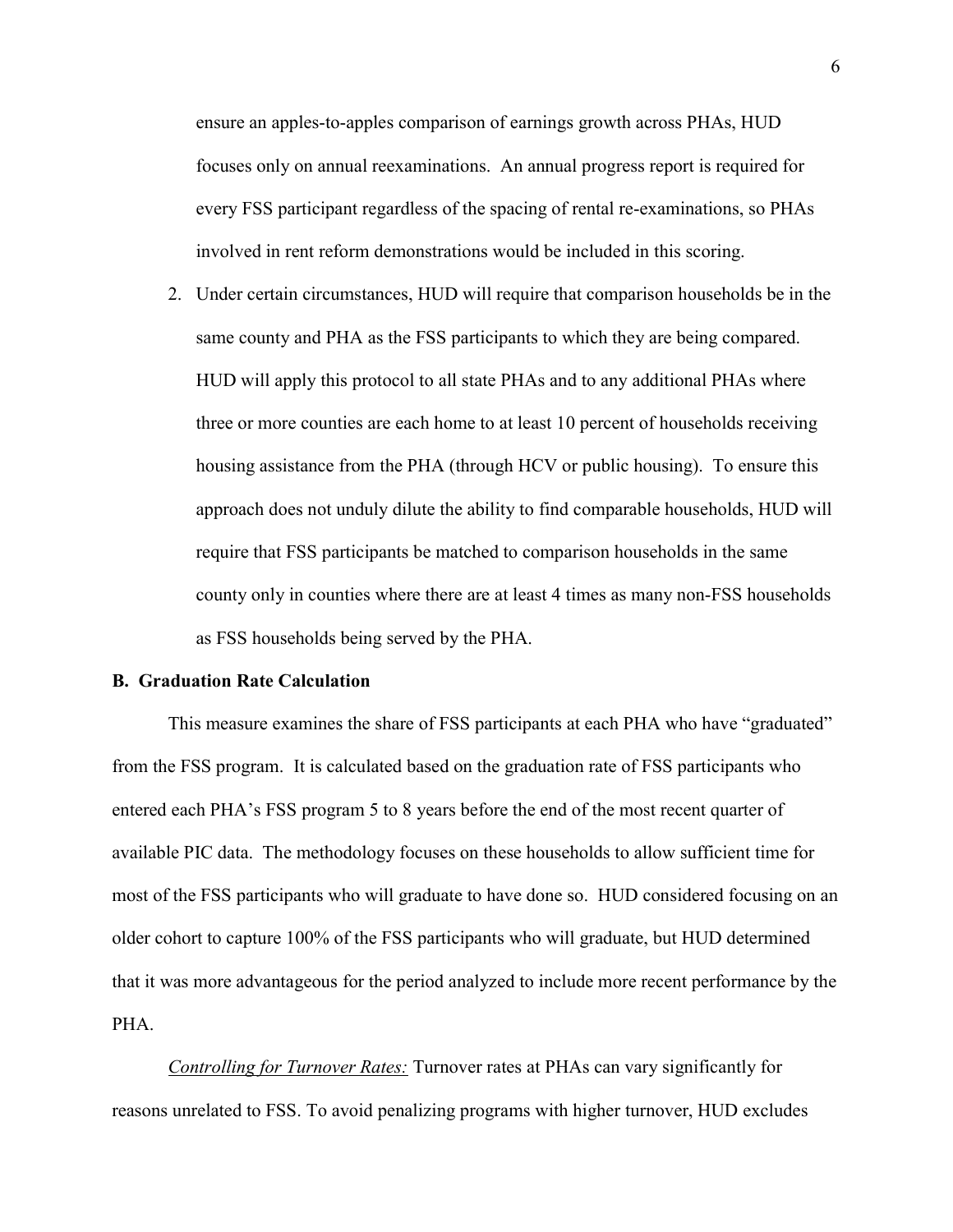non-graduating FSS participants who exited the Housing Choice Voucher (HCV) or Public Housing programs before the end of the analysis period from both the numerator and the denominator in calculating the Graduation Rate.

## C. Participation Rate Calculation

The Participation Rate is the ratio of the number of FSS participants being served to the minimum number expected to be served under the standards used for awarding funding under the FSS NOFA. Agencies that exactly meet the standard will have a ratio of 1.0. Agencies that serve more than the required number will have a ratio above 1.0. Agencies that serve fewer than the required number will have a ratio below 1.0.

To calculate the Participation Rate, HUD first calculates the minimum number of FSS participants that HUD expects each PHA to serve for each of the most recent three (3) fiscal years for which both funding award and number served data are available. HUD calculates this number based on the guidelines in the NOFA and the number of coordinators funded in each agency during each year. HUD then sums the number of FSS participants actually served in each of the three years based on PIC data. Finally, HUD divides the total number of FSS participants served in each PHA by the total minimum number expected for the PHA's HUDfunded coordinator positions to determine the participation rate. If funding is only awarded to the PHA in one or two of the three years, the measure only uses data for the years for which funding was awarded. Note that this metric, while similar, is different from the "number of participants served," which has been used in NOFA competitions and assesses only the most recent period of performance.

Controlling for Annual Variation and PIC Reporting: HUD also separately calculates the Participation Rate for the most recent year and then grades a PHA's Participation Rate based on the higher of: (a) the PHA's three-year average and (b) the most recent year. Looking at the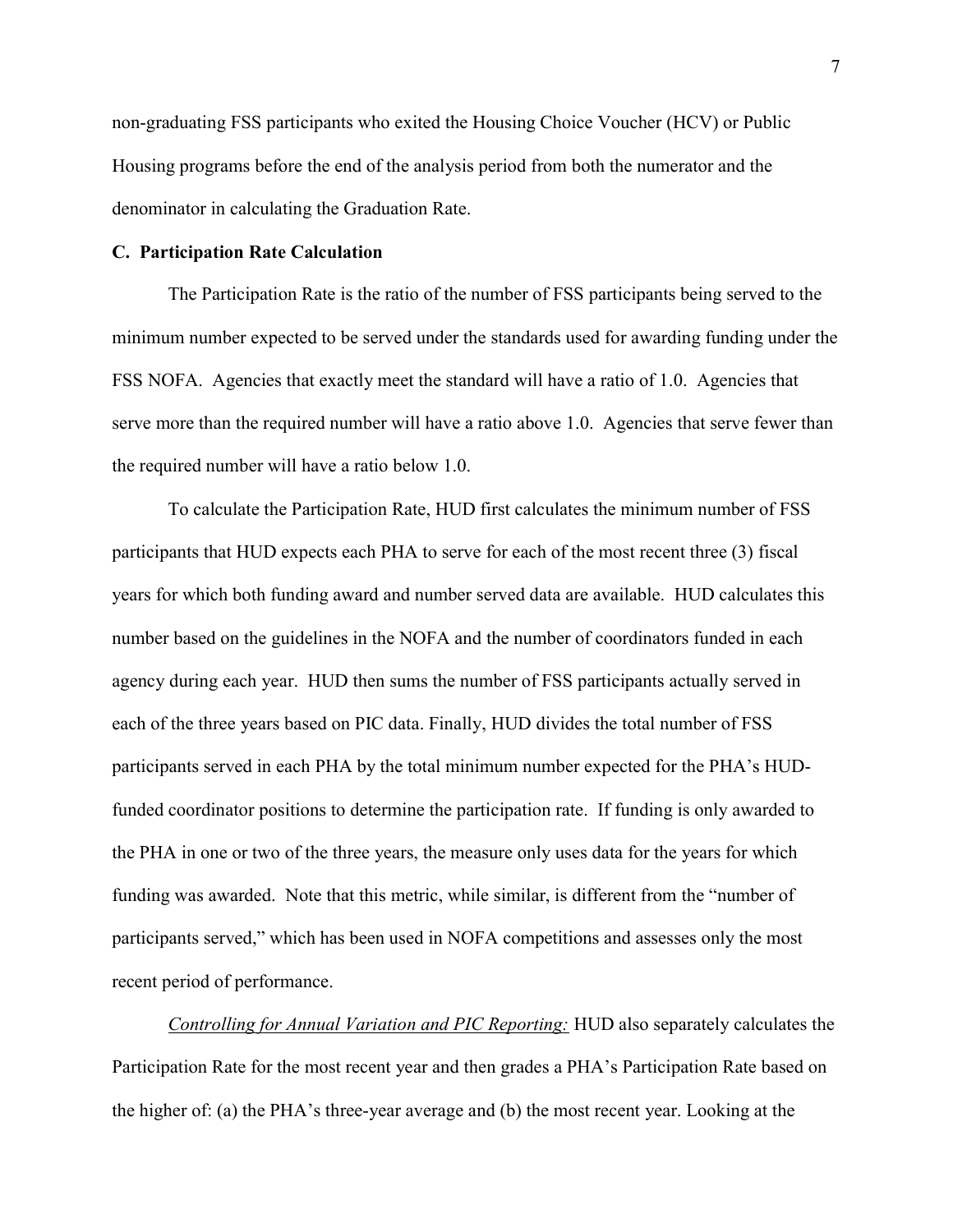higher of the these two values allows HUD to use the most recent available data for PHAs that have made progress in increasing the number served while avoiding penalizing PHAs for the results of an atypical year. It also ensures that PHAs that have improved the quality of their PIC reporting on FSS participation can be judged based on the FSS participant counts derived from recent PIC reports, rather than from reports submitted in earlier years. Given the new guidance that HUD issued on PIC reporting for FSS on May 16, 2016 (PIH Notice 2016-08), HUD expects the quality of FSS reporting to PIC to be improved going forward and reminds PHAs of the importance of ensuring accurate and timely submissions of FSS Addendums to PIC.

As calculated using the procedures described above, the participation rate is higher if the PHA has served more participants relative to its funding level. The ratio required in the NOFA is 25 for one full-time coordinator and 50 for each additional full-time coordinator. For example, a PHA with 1 funded full-time coordinator is expected to serve at least 25 participants during the year, while a PHA with 3 funded full-time coordinators is expected to serve at least 125 participants. If the PHA with 1 coordinator serves 40 FSS participants (much more than the minimum required) and the PHA with 3 coordinators serves 130 participants (only slightly more than the minimum expected), the PHA with the smaller number of coordinators and participants will have a higher participation rate  $(40/25 = 1.60$  versus  $130/125 = 1.04$ ).

### How will HUD convert the measures into an FSS Performance Score?

After making the calculations described above, HUD will develop an FSS Performance Score for each PHA using a two-step process.

#### A. Step One: Assigning scores to each of the three measures

In Step One, HUD will assign a score of 0 to 10 to each PHA's FSS program for each of the three measures. Scores will be assigned using the procedures described below. The ranges for awarding points between two values include those values as well as all intermediary values.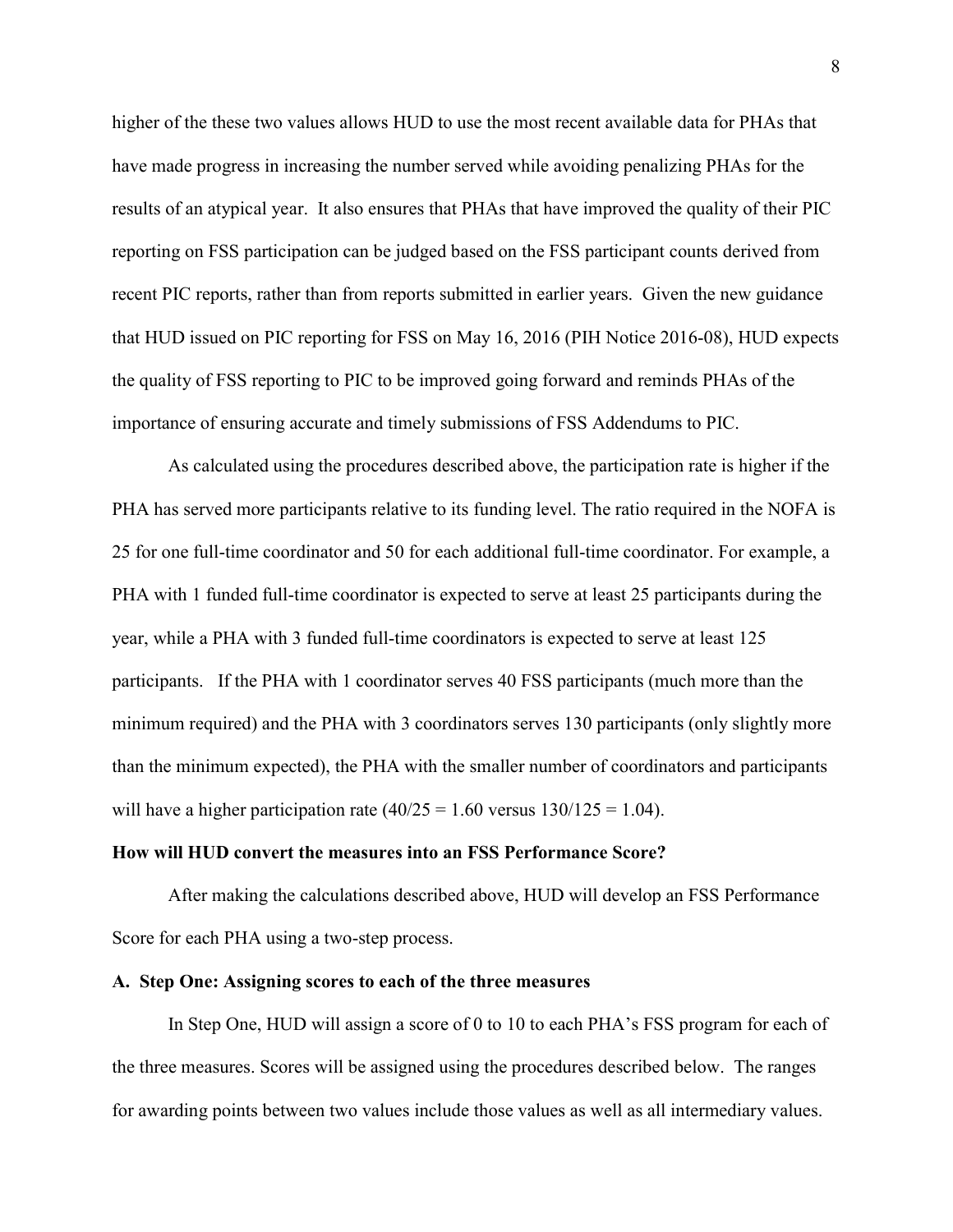For the three measures, HUD has selected criteria for evaluating PHA performance. For the earnings and graduation rate measures, the highest performers are assigned a score of 10, the next-highest performers are assigned a score of 7.5, and low performers are assigned a score of 0. HUD will award a score of 5 to PHAs whose performance does not satisfy the criteria for highest, next-highest, or low performance for that measure. Participation rates are assigned a score of 0, 5, 6, 7, 8, 9 or 10.

#### 1. Earnings Performance Measure (50% of final score):

- 10 points: earnings performance measure of \$8,700 or higher
- 7.5 points: earnings performance measure between \$6,950 and \$8,699.99
- $\bullet$  0 points: earnings performance measure below \$4,050 and a p-value of <.10 on a statistical test measuring the likelihood that a PHA's earnings performance measure is significantly lower than the median measure of \$6,302 (see below for a full explanation of this statistical test)
- $\bullet$  5 points: All PHAs that do not qualify for a 10, 7.5, or a 0

As described above, a PHA's earnings performance measure represents the difference between: (a) the average earnings growth for FSS participants and (b) the average earnings growth for comparison households at the same PHA, as adjusted to account for the residual effects of local economic conditions. A PHA's earnings performance measure is not simply a measure of the extent to which FSS participants increased their earnings. Instead, a PHA's earnings performance measure reflects the relative growth of FSS participants relative to a matched set of non-participants at that PHA. HUD assigns a higher score to FSS programs that achieve a higher earnings performance measure.

In addition to focusing on the size of the earnings performance measure, the scoring for this measure applies a one-tailed test of statistical significance, designed to protect FSS programs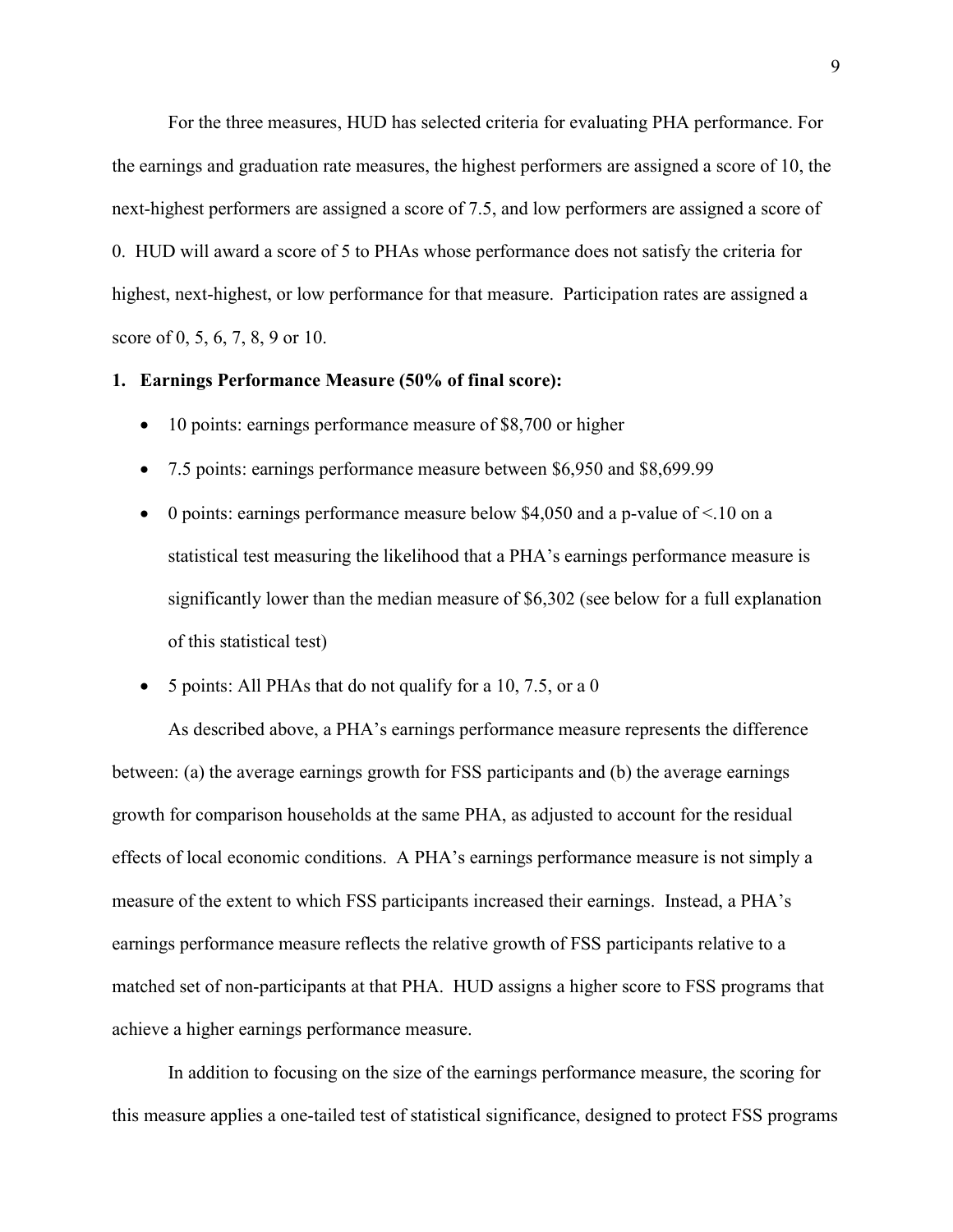from being scored "low performer" due to random variation and low sample size. For example, without this protection, an individual FSS program may include several anomalous participants or control households that skew research results. The statistical test measures the likelihood that a PHA's earnings performance measure is significantly lower than the median measure. The lower the p-value, the less likely it is that a PHA received a below-median earnings performance measure due to random variation. To receive 0 points, a PHA must not only have an earnings performance measure below \$4,050 but also a p-value on this test of less than .10, which means there is at least a 90% probability that the earnings performance measure is truly below the median value of \$6,302.

While a similar statistical test could theoretically be applied to help identify high performing programs, such a test would make it harder for small FSS programs to qualify. To avoid disadvantaging smaller FSS programs, p-values are not considered in determining whether to award 10 or 7.5 points.

## 2. Graduation Rate (30% of final score):

- 10 points: graduation rate of 38% or higher
- 7.5 points: graduation rate between 28% and 37.99%
- $\bullet$  0 points: graduation rate below 10%
- 5 points: All PHAs that do not qualify for a 10, 7.5, or a 0.

Under this approach, a higher graduation rate results in a higher score.

### 3. Participation Rate (20% of final score):

- 10 points: participation rate of 2.0 or higher
- 9 points: participation rate between 1.8 and 1.99
- 8 points: participation rate between 1.6 and 1.79
- 7 points: participation rate between 1.4 and 1.59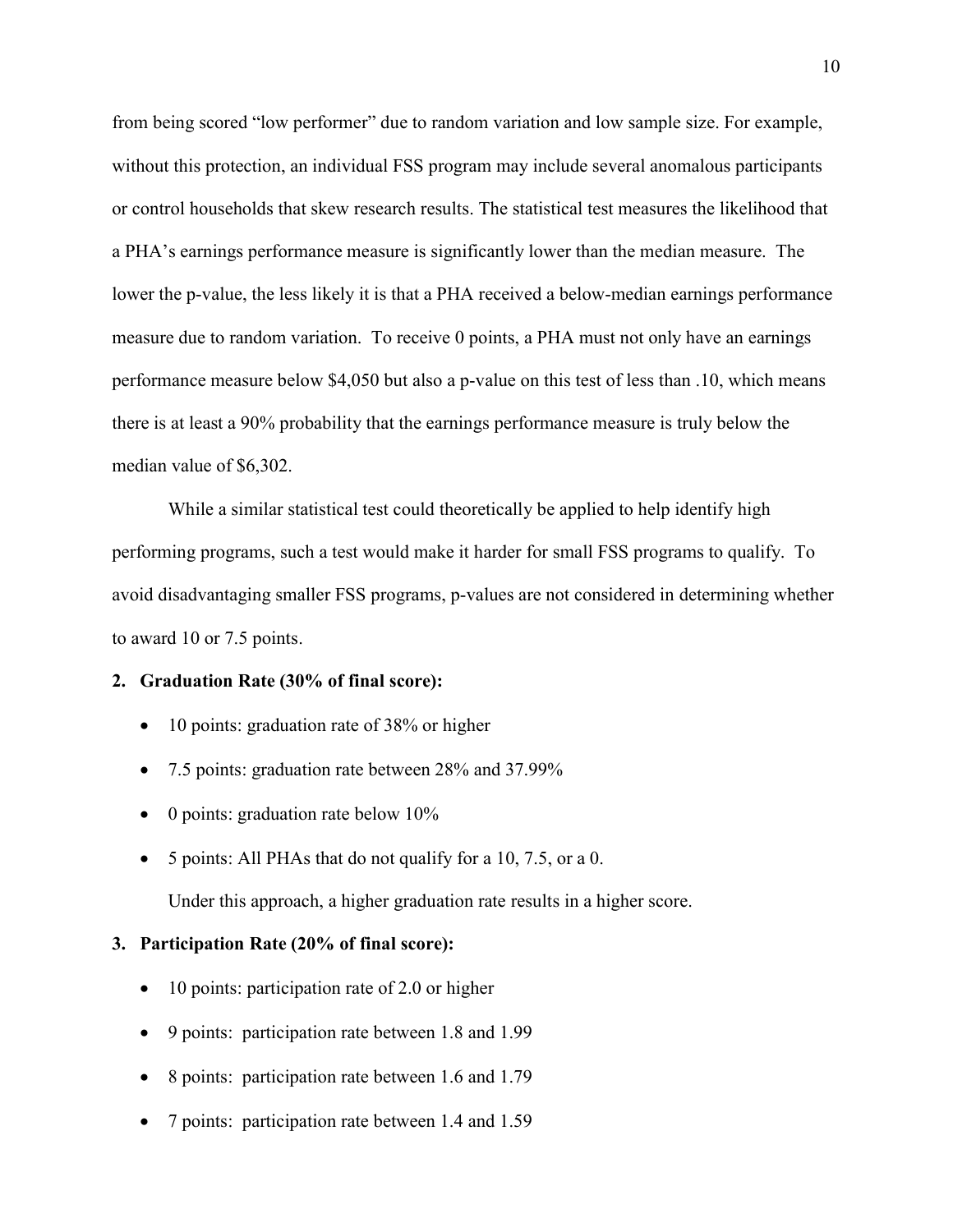- 6 points: participation rate between 1.2 and 1.39
- 5 points: participation rate between .96 and 1.19
- 0 points: participation rate of .95 or lower

Under this approach, a higher participation rate results in a higher score.

# Step Two: Developing the final FSS Performance Score and grade

After computing individual scores for each of the three measures, HUD aggregates each

PHA's scores using the weights noted above to develop a final FSS Performance Score from 0 to

10. Based on this score, HUD assigns the following ranking to the PHA's performance:

- Category 1: FSS Performance score of 8.0 or higher
- Category 2: FSS Performance score between 4.26 and 7.99
- Category 3: FSS Performance score between 3.26 and 4.25
- Category 4: FSS Performance score of 3.25 or lower.

### How were these thresholds selected?

The thresholds for converting the three performance measures into scores in step one are fixed and will now apply to all future years until HUD revises the methodology. These thresholds were selected by applying the FSS Performance Score methodology to PIC data from the quarter ending December 31, 2016. The thresholds were selected as follows:

#### 1. Earnings Performance Measure (50% of final score):

- The threshold for awarding a score of 10 points (an earnings performance measure of  $$8,700$ ) represents approximately the  $80<sup>th</sup>$  percentile of the distribution of earnings performance measures for all PHAs.
- The threshold for awarding a score of 7.5 points (\$4,750) represents approximately the  $60<sup>th</sup>$  percentile of the distribution of results of the earnings performance measure for all PHAs.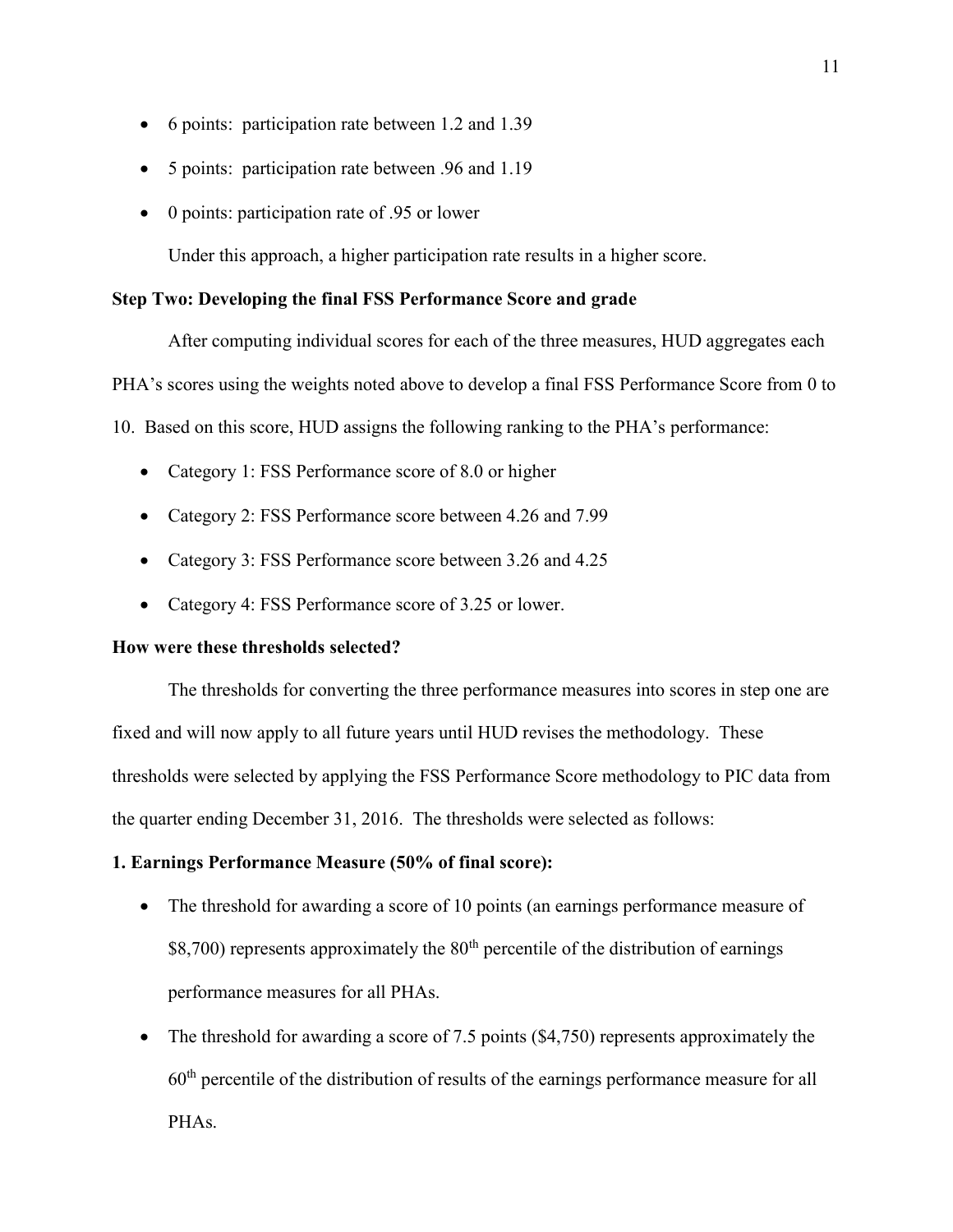• The threshold for awarding a score of 0 points (\$1,500) represents approximately the  $20<sup>th</sup>$ percentile of the distribution of results of the earnings performance measure for all PHAs.

# 2. Graduation Rate (30% of final score):

- The threshold for awarding a score of 10 points represents approximately the  $80<sup>th</sup>$ percentile of the distribution of graduation rates.
- The threshold for awarding a score of 7.5 points represents approximately the  $60<sup>th</sup>$ percentile of the distribution of graduation rates.
- The threshold for awarding a score of 0 points represents approximately the  $20<sup>th</sup>$ percentile of the distribution of graduation rates.

# 3. Participation Rate (20% of final score):

- The threshold for awarding a score of 10 points represents approximately the  $80<sup>th</sup>$ percentile of the distribution of participation rates.
- The threshold for awarding a score of 0 points is  $0.95$ , which falls below the minimum standard established by HUD. A PHA serving the minimum number of FSS participants required to obtain FSS funding would normally have a participation rate of 1.0. However, this methodology uses a score of 0.95 to give PHAs the benefit of the doubt and account for any temporary vacancies in the FSS program.
- HUD spaced the thresholds for receiving 5 to 9 points roughly evenly between .95 and 2.0.

# 4. Composite FSS Performance Scores and Grades

- The threshold for awarding a ranking of Category 1 represents approximately the  $80<sup>th</sup>$ percentile of the distribution of FSS Performance Scores.
- The range for awarding a ranking of Category 3 represents approximately the  $10<sup>th</sup>$ through the 20<sup>th</sup> percentiles in the distribution of FSS Performance Scores.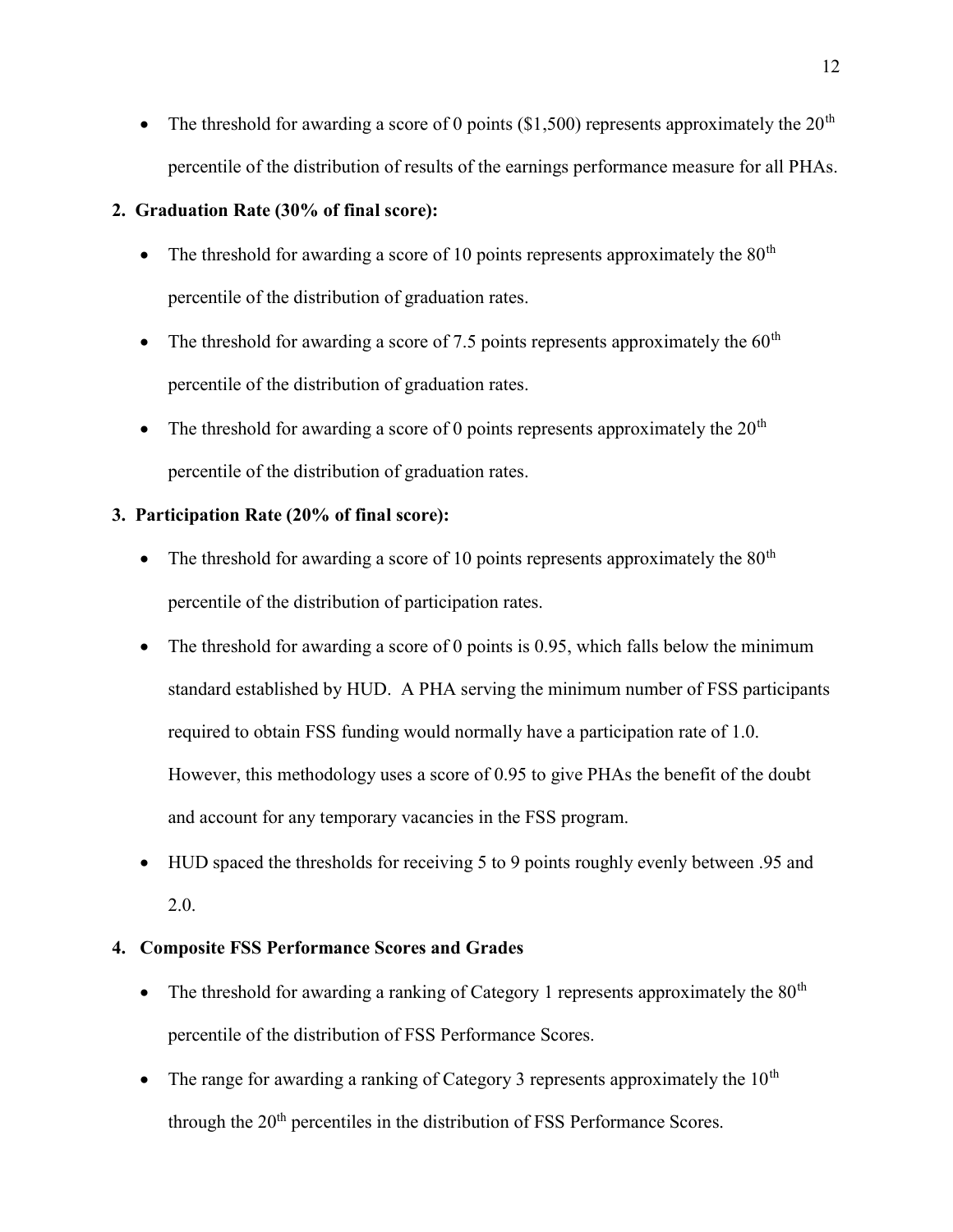- Programs falling below approximately the  $10<sup>th</sup>$  percentile in the distribution of FSS Performance Scores are classified as Category 4.
- All other FSS programs are classified as Category 2. The range for awarding a ranking of Category 2 represents approximately the  $20<sup>th</sup>$  through the  $80<sup>th</sup>$  percentiles of the distribution of FSS Performance Scores.

As noted above, all thresholds are now fixed and will not be recalculated each year. This will facilitate tracking individual PHA progress as well as that of all FSS programs over time. Further, this framework does not limit how many programs can receive any particular ranking. The thresholds are absolute, not relative.

## What else do PHAs need to know about the FSS Performance Score Methodology?

The following is additional information about how HUD calculates FSS performance scores:

1. For households entering FSS more than one time during the analysis period, the methodology focuses only on the FSS Contract of Participation that began 5 to 8 years before the end of the most recent quarter of available PIC data to calculate the FSS performance score. This facilitates appropriate evaluation of each program's graduation rate, which focuses on the same group of households. If a participant entered more than once during that period, the methodology focuses on the older entry.

2. Where a family ports, each PHA (the receiving and the initial PHA) will benefit from the family's FSS enrollment as it relates to the PHA's participation measure. For the earnings and FSS graduation measures, HUD will include the family for the PHA who currently administers the FSS contract.

3. HUD will treat joint applicants as a single PHA for purposes of computing all three components of the FSS performance score.